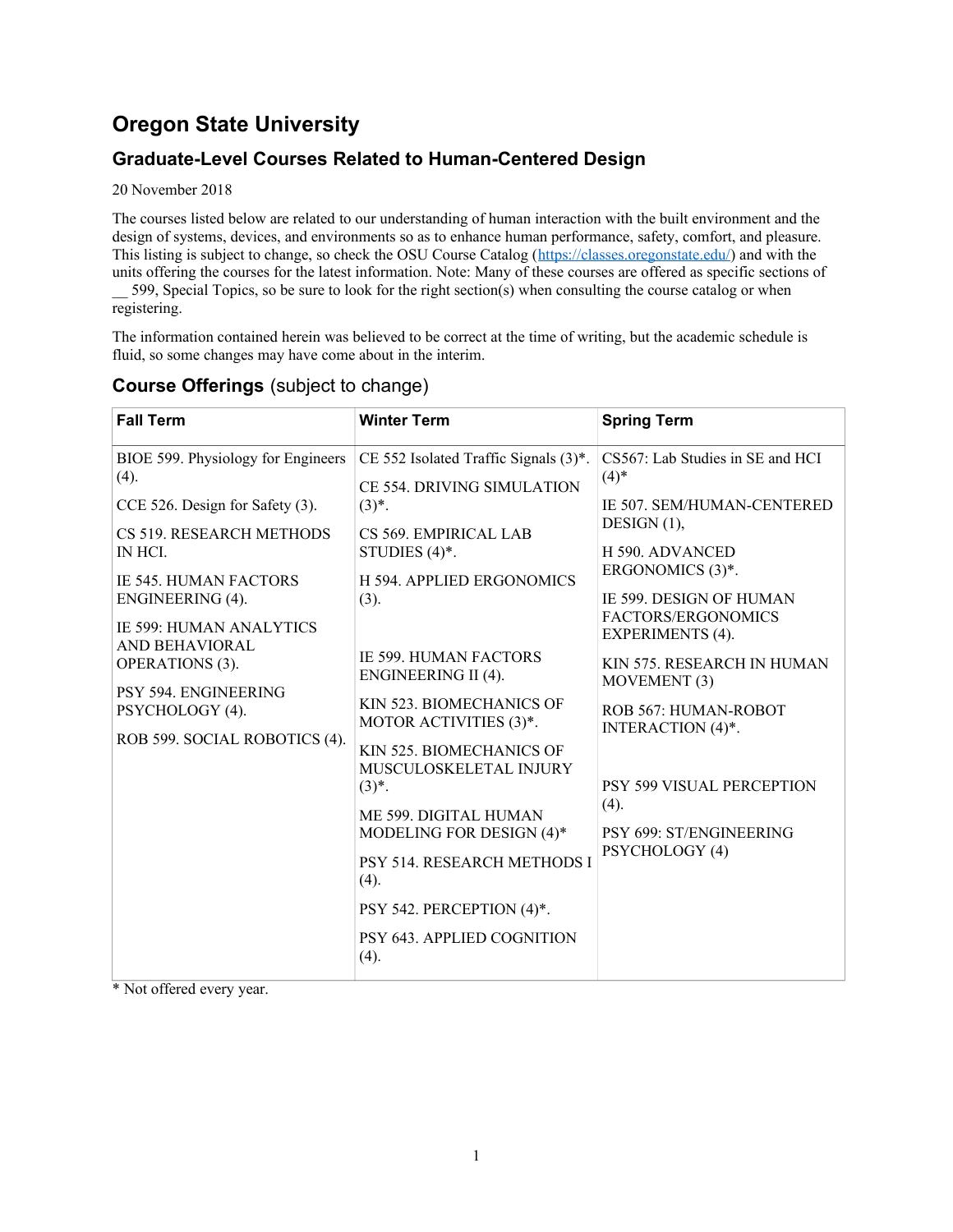## **Course Descriptions**

### **BIOE 599. PHYSIOLOGY FOR ENGINEERS (4).**

Integration of engineering principles and human physiology in the following areas: bioelectricity in the nervous system; mechanics of the musculoskeletal system; transport phenomena in the pulmonary, cardiovascular, renal and gastrointestinal systems. PREREQS:

OFFERINGS: F every year NOTES: To be offered in future years under a permanent number TBD, .Modeling of Physiological Systems.

### **CCE 526. Design for Safety (3).**

Theoretical concepts and industry practices used to model, evaluate, and improve construction worker safety through the design of the project features, construction operations, and site safety program elements. Causes of construction site accidents, hazard recognition and comprehension, safety risk valuation and mitigation, and the true costs of injuries and fatalities.

PREREQS: Graduate standing or consent of instructor. OFFERINGS: F every year

### **CE 552 Isolated Traffic Signals (3).**

Relationships between traffic signal display, user response, vehicle detection, and signal timing parameters are examined in detail. Traffic simulation is introduced to visualize and design the various elements of isolated signalized intersections.

REREQS: None. OFFERINGS: usually every other winter

### **CE 554. DRIVING SIMULATION (3).**

Relationships between the functional elements of driving simulation (simulation computer processing, sensory feedback generation, sensory display devices, & the human operator) are examined in detail. The role of driving simulation in transportation engineering research and practice is also considered in depth. Students will design experiments, analyze and interpret data, and extrapolate simulator results to real world scenarios. PREREQS: None OFFERINGS: usually every other winter NOTES: Previously known as CE 590 Driving Simulation

### **CS 519. RESEARCH METHODS IN HCI.**

HCI is often the subject of these special topics courses. Consult the OSU catalog for upcoming offerings. PREREQS: vary with topic OFFERINGS: F every year

## **CS 567. LABORATORY STUDIES IN SE AND HCI (4).**

This course is about empirical methods in understanding humans' use of languages, environments, etc., in software development. There are many possibilities about empirical methods, and we can't cover them all. Thus, this course will focus on a method that is very useful for certain kinds of questions about the HCI (human aspects) of software development, but is not well understood in computer science: how to scientifically conduct and analyze (statistically oriented) laboratory studies with human participants. This course will cover how you go about designing, preparing for, running, analyzing, and writing-for-publication quantitative (statistical) lab experiments of programming situations involving human participants. This is an end-to-end coverage of the entire process, and will put you in a position to conduct lab studies of your own with human participants.

PREREQS: Recommended background in one of: usability/hci, software engineering

OFFERINGS: Spring every other year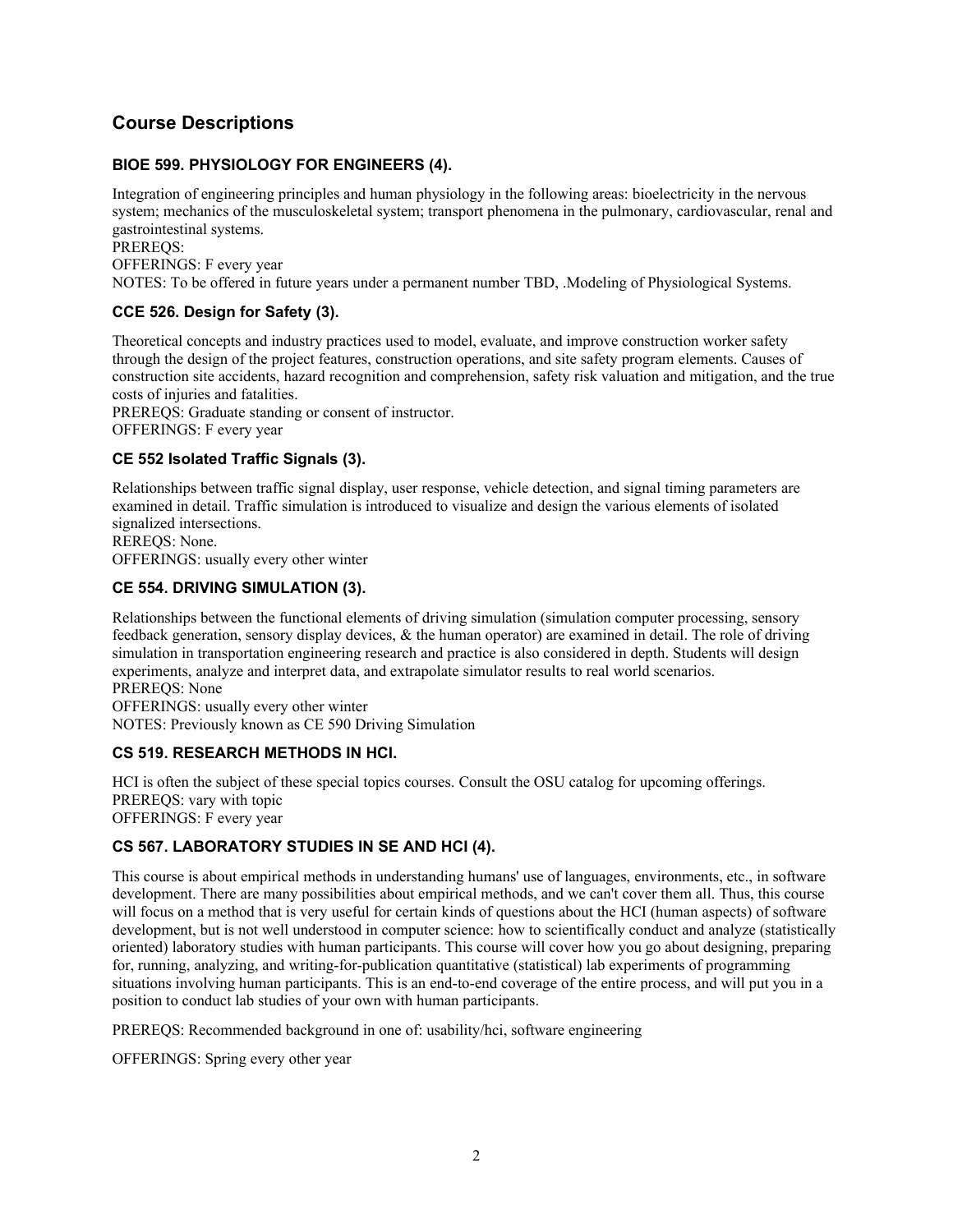#### **CS 569. EMPIRICAL LAB STUDIES (4).**

This is a four-credit course graduate course. This course will cover how you go about designing, preparing for, running, analyzing, and writing-for-publication lab experiments of programming situations involving human subjects. This is an end-to-end coverage of the entire process, and will put you in a position to conduct lab studies of your own with human subjects and guidelines in how to analyze the study results. PREREQS: Graduate standing and interest in the course

OFFERINGS: usually every other winter

#### **H 590. ADVANCED ERGONOMICS (3).**

This course will examine the advanced theories, applications, and contemporary topics of occupational ergonomics and biomechanics. Topics include muscle physiology, work-related musculoskeletal disorders, assessing biomechanical exposure in the workplace, various material handling assessment tools, 3-Dimensioanl Static Strength Prediction Program, human vibrations, and implementing ergonomic interventions.

PREREQS: None

OFFERINGS: S every other year

NOTES: A new course being offered at OSU. It will cover objective assessment tools including electromyography, electro-goniometers, force transducers, vibration measurement, signal processing, etc.

#### **H 594. APPLIED ERGONOMICS (3).**

This course covers principles of occupational ergonomics for managing optimal worker performance and wellbeing, including common work-related musculoskeletal disorders and high risk industries; work task, individual, and organizational risk factors which contribute to musculoskeletal disorders; specific workplace ergonomics regulations and guidelines; various assessment tools for evaluation of upper extremity, lifting and manual handling hazards in the workplace; solutions for identified workplace hazards, accounting for impact, implementation, and cost in different work environments; the significance, strategy, and structure of an occupational ergonomics program for preventing musculoskeletal disorders; and current literature on research findings in occupational ergonomics. PREREQS: None

OFFERINGS: W every other year (last offered W 2015)

NOTES: A slash course so very basic. Could be in transition with Dr. Kim developing an Advanced Ergonomic Course so that we can make the course complementary.

#### **IE 507. SEM/HUMAN-CENTERED DESIGN (1).**

The purpose of this seminar is to bring together graduate students and faculty from around the University whose research focuses on understanding human interaction with the built environment and designing systems, devices, and environments to enhance human performance, safety, comfort, and pleasure. The format of the Seminar will be flexible to accommodate formal presentations, poster sessions, and informal discussions of a variety of topics in human-centered design.

PREREQS: Graduate standing. OFFERINGS: winter every year

**IE 545. HUMAN FACTORS ENGINEERING (4).**

Analysis and design of work systems considering human characteristics, capabilities and limitations. Analysis and design of displays, controls, tools, and workstations. Human performance analysis. Human factors research methods. PREREQS: Graduate standing.

OFFERINGS: F every year

#### **IE 599. ST/HUMAN FACTORS ENGINEERING II (4).**

Advanced topics in human factors engineering, including: advanced human-machine systems engineering; human cognition and its impacts on the operation of complex, high-risk systems; cognitive task analysis; mental models; human factors requirements, specifications, and standards; human error and human error frameworks; human factors in important human-machine system domains, such as health care, transportation, and manufacturing; human factors of automation; recent developments in human factors research and engineering. PREREQS: IE 545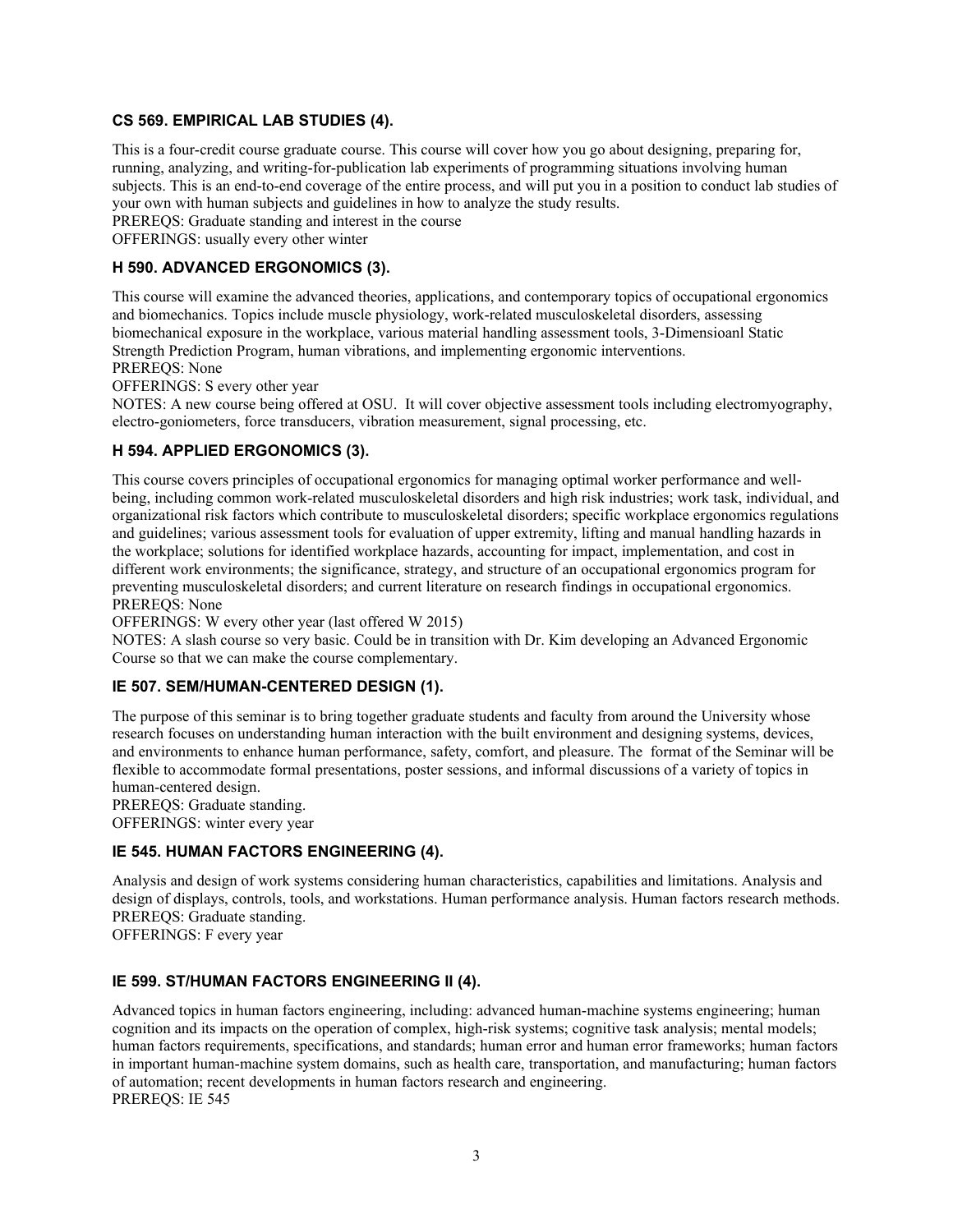OFFERINGS: usually W every year

## **IE 599. ST/DESIGN OF HUMAN FACTORS/ERGONOMICS EXPERIMENTS (4).**

This course is designed to provide graduate students with introductions to a broad range of methods appropriate for studying humans, tasks, environments and their interaction along with various topics in the area of Human Factors/Ergonomics. This course will have a reading/discussion format. At the end of this course, students are expected to be able to:

- Learn knowledge of human factors/Ergonomics terminology, equipment, models and various research areas related to human factors.
- Become proficient in reviewing published research papers in the human factors area.
- Gain familiarity with the content and characteristics of different types of human factors journals.
- Design human factors/ergonomics experiments to solve research questions using proper methodologies.
- Select proper statistical methods to analyze data.
- Formulate research proposals in an appropriate format

PREREQS: IE 545 OFFERINGS: S 2017 NOTES: Course schedule is TBD

## **IE 599: HUMAN ANALYTICS AND BEHAVIORAL OPERATIONS (3).**

This course bridges human factors engineering and production planning. The objective of the course is to introduce IE graduate students to several quantitative applications related to determining workforce size, skill-sets, and multi-functionality in service and manufacturing systems based on measurable quality and productivity performance. Students will acquire the skill to model and solve several of these problems in the context trading off the speed and accuracy of known techniques. Topics for future research will also be discussed throughout the course. The course complements other graduate industrial engineering courses including to varying extents the human factors courses, operations research courses, and services courses. As a human factors related course, a number of human behavioral characteristics are discussed and modeled, including learning, forgetting, teamwork, and individual differences. PREREQS: none OFFERINGS: F 2017

NOTES: Course schedule is TBD

### **KIN 523. BIOMECHANICS OF MOTOR ACTIVITIES (3).**

Kinematic and kinetic analysis of volitional human movement with emphasis on analytical techniques and quantitative problem solving. PREREQS: KIN 321 or PH 201 OFFERINGS: W of every other year (alternates with KIN 525)

### **KIN 525. BIOMECHANICS OF MUSCULOSKELETAL INJURY (3).**

Mechanical causes and effects of forces applied to the musculoskeletal system, material properties of human tissues, pathomechanics of injury, and degenerative changes across the lifespan. PREREQS: OFFERINGS: W of every other year (alternates with KIN 523)

### **KIN 575. RESEARCH IN HUMAN MOVEMENT (3).**

Investigation and evaluation of research methods applicable to human movement study and professional physical education. PREREQS: ST 511 or equivalent OFFERINGS: S of each year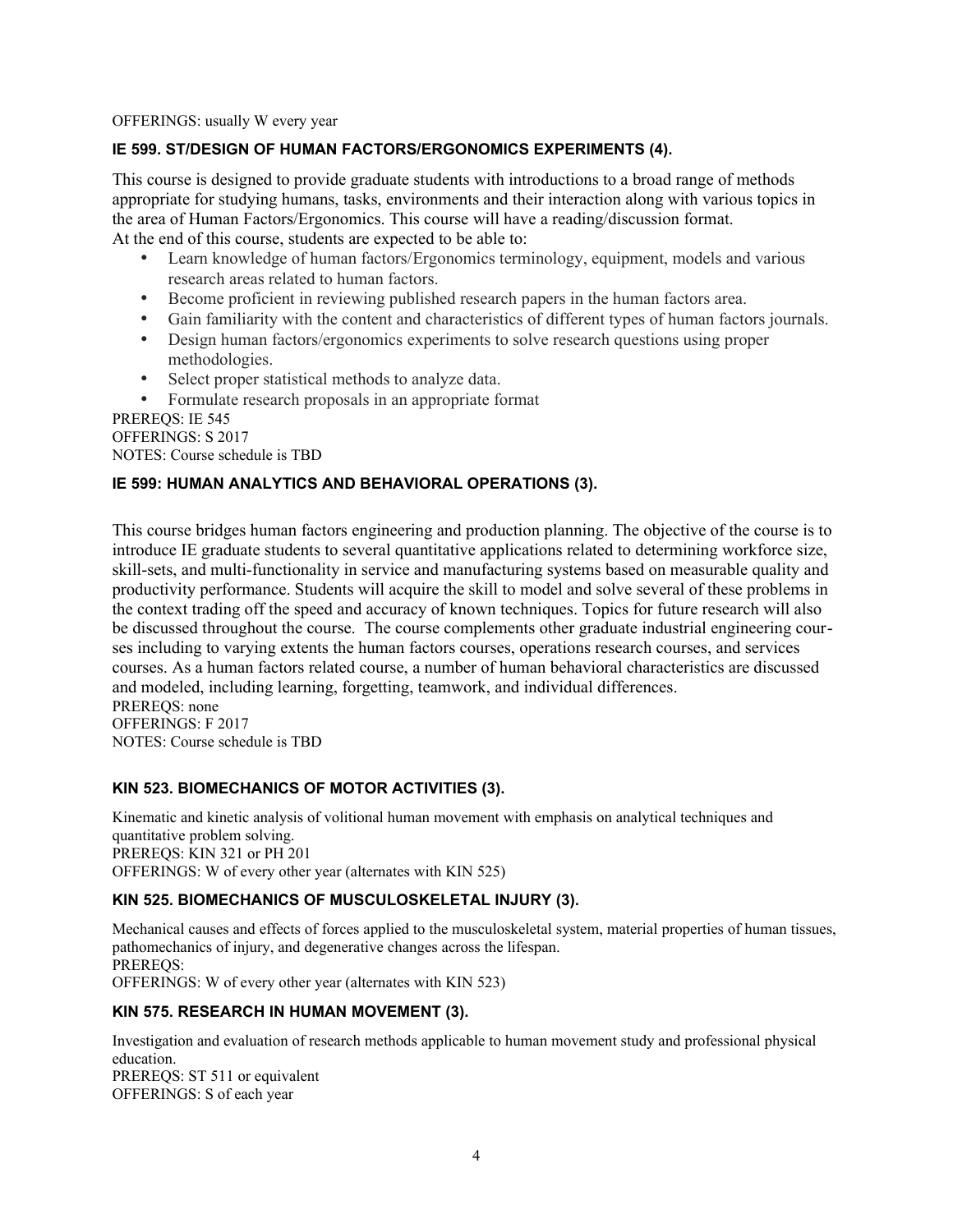NOTES: As part of the course, students apply the material taught to develop a research proposal.

## **ME 599. DIGITAL HUMAN MODELING FOR DESIGN (4)**

With the recent introduction of advanced manufacturing technologies (e.g., additive manufacturing) and hyperconvergence (e.g., internet of things), as well as advancements in materials and medical sciences, human aspects of design will be more prominent than ever. Through the foundations in human factors engineering and ergonomics, this course will equip students at the increasingly important intersection of human factors, engineering design and systems engineering. In this course, we will focus on human visualization techniques that influence management's willingness to implement, as well as mathematical models that give credibility to assessments about the human aspects of product and process design.

PREREQS: OFFERINGS: W every other year NOTES:

#### **PSY 514 RESEARCH METHODS I (4).**

An introduction to the tools and methods that psychologists use to examine the processes that underlie human behavior. Emphasis is on the skills necessary for completing a research study: hypothesis formulation, design criteria, data collection, analysis, interpretation, write-up, and presentation of results. Utilizes a combination of readings, discussions, and class exercises. Course culminates in an independent research project proposal. PREREQS: Graduate standing OFFERINGS: W every year

NOTES: Was PSY 599 BEHAVIORAL RESEARCH METHODS.

#### **PSY 542. PERCEPTION (4).**

Fundamental concepts of animal and human sensation and perception, with emphasis on audition and vision. Applications of psychophysical methods to research in all sensory modalities. Includes review workshops on basic mathematical, physical and physiological concepts necessary to interpret research in this field. PREREQS: PSY 301 and (PSY 330 or PSY 340) but overrides possible OFFERINGS: S every year

### **PSY 594. ENGINEERING PSYCHOLOGY (4).**

Survey human capabilities and limitations in human-machine interaction, including vision, memory, attention, motor control, and human error. Emphasis on theory and implications for system designs. PREREQS: (PSY 301 and PSY 340) OFFERINGS: W NOTES:

#### **PSY 599 VISUAL PERCEPTION (4).**

Fundamental concepts of human visual perception illustrated through a variety of demonstrations, lectures, and class discussions, with emphasis on the underlying psychological and biological processes that allow us to see and occasionally result in visual illusions. Includes research in neuroscience, neuropsychology, and psychophysics. PREREQS: PSY 340, PSY 301 but overrides possible OFFERINGS: W or S

#### **PSY 643 APPLIED COGNITION (4).**

Topics including skill acquisition, sport psychology, spatial navigation, and virtual reality with a focus on the strengths and limitations of human performance, and an emphasis on real-world behavior. Cognitive, perceptual, and motor processes in the context of everyday actions. Issues related to human-computer interaction, such as usability, interface design, and automation.

PREREQS: PSY 340, PSY 301 but overrides possible

OFFERINGS: usually W every other year

OTHER PSY NOTES: We plan to add PSY 541. COGNITION (4) in the PhD program.